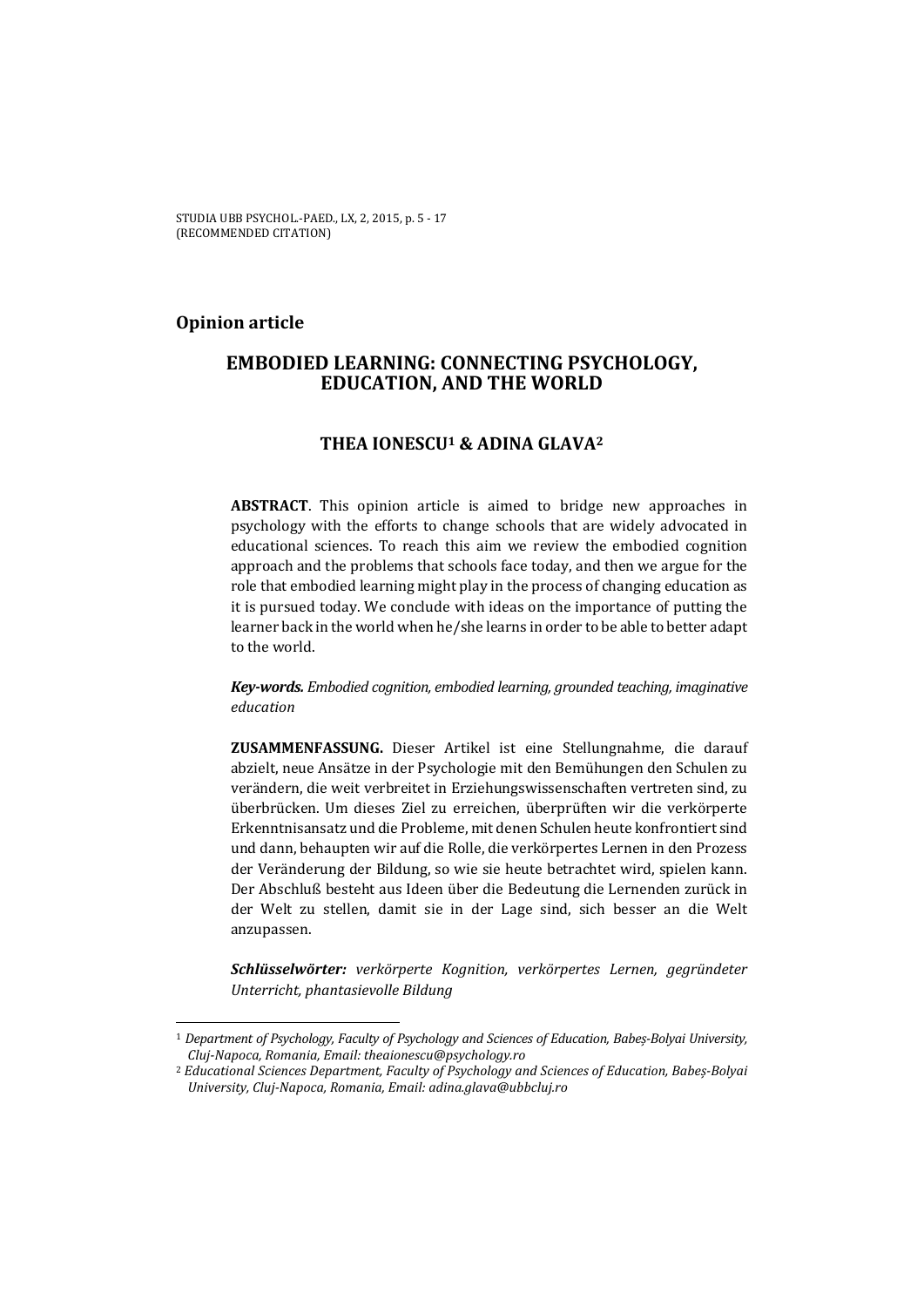#### **Learning**

Learning is one of the fundamental issues in psychology and education, and yet a poorly understood one. Humans learned since their existence on Earth and their learning produced the most amazing advances in the world. However when science tried to explain what is learning progress was much slower.

 Psychology has made a lot of advances in analyzing the process of learning, and has accumulated data on conditioning (via the behaviorist approach, Skinner, 2005), on the cognitive processes that are involved in learning (via the cognitivist approach, Byrnes, 2001), and also on the role of the social context in the learning process (via the social constructivist approach, Palincsar, 1998). For example, we know that reinforcements work but also that we don't have to give only positive feedback due to concerns for the child's self-esteem, but to offer accurate feedback to have efficient learning outcomes (Poole, Nunez & Warren, 2007). Also, we know that metacognitive skills are essential for high performance (Schneider, 2008). With regard to the social elements that influence learning, we know that schools that are organized as "communities of learning" have higher success because they involve the group in the learning process and offer meaning to learning from the group values (Palincsar, 1998). However, when it comes to applying research data to education and have children learn better and find meaning in school settings, the results are not that straightforward. Some authors even argue that psychology did not find yet "an account of learning that can explain how humans come to understand, particularly understanding that is grasped meaningfully." (Stolz, 2015, p.11).

At any given time, the educators' understanding of what effective school learning situations mean is informed by the theories on how general learning occurs. Thus, classical educational systems developed a long tradition of a Piagetian approach in conceptualizing learning and cognition in school age children. This cognitivist approach stands at the very base of structuring the educational systems themselves (different school levels are associated with the Piagetian stages of information processing). While recognizing the valuable references that contributions of Piaget offered to the understanding of cognitive development and the important implications they have for the present understanding of how school learning could be supporting at different school levels and ages, we argue that the Piagetian model invites educators to categorize the school learning means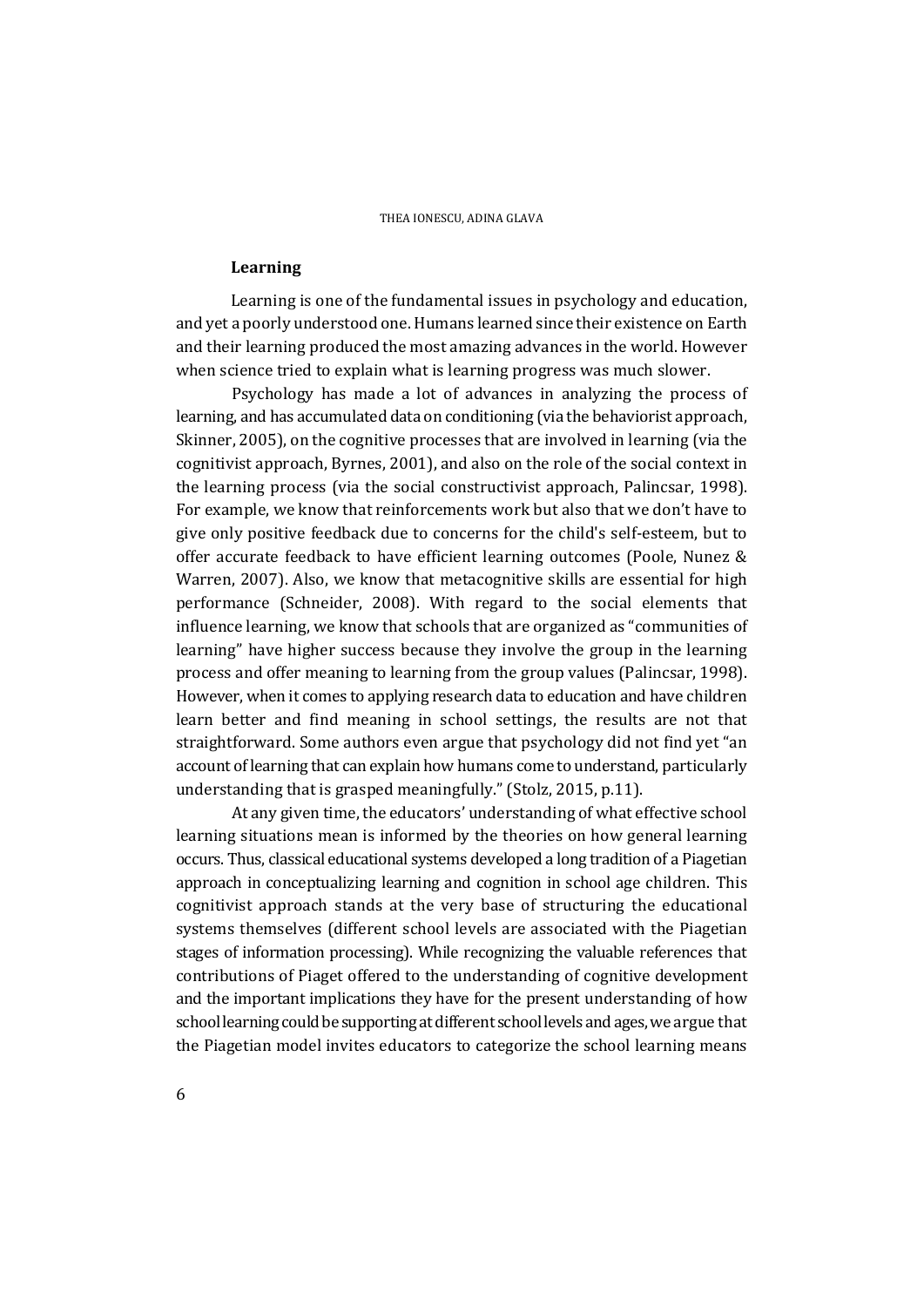and instruments according to their main utility in different school ages and, consequently, to disregard the instructional potential that early ages instruments continue to have in supporting learning that more advanced ages students perform.

Thus, while teaching practices at preschool and primary school levels are saturated in means that support the direct interaction of students with aspects of reality the child is to understand, starting with the last years of primary school and throughout the lower secondary school there is an obvious focalization on overpassing the use of concrete thinking tools and supporting the development of formal cognitive operation through highly abstract teaching. Starting with these ages, at the school curriculum level, many highly valued school subjects include abstract, depersonalized and decontextualized learning contents (Cucoş, 2014), associated with education as symbol manipulation. Most of the school contents are emptied by the aspects that could physically, emotionally or creatively involve students in the construction of meanings. Students tend not to recognise the relevance of the academic contents for real life problem solving, and even though sometimes they are successful with this type of learning, the results prove not to be persistent in time or transformative. The long-time consequence is their lack of involvement and self-responsibility for their own learning as well as their lack of motivation for learning in general and for certain more abstract school subjects in particular. Some of the latest international evaluations such as PISA 2012 (Programme for International Student Assessment, 2012) highlight these realities for the Romanian 15 year old participant students.

On the other hand, school learning represents a particular type of learning, supported by external factors that act as mediators of the process (Engeström, 2014) and are articulated in the so-called school culture. The traditional schools of nowadays society promote a school culture that reflects the general western mentality on schooling, students and learning. At the core of this institutional culture stands the model of school as an industrial production line (Robinson, 2011). It is a structure, initially justified by economic reasons, that proved to have many important shortcomings because of its linearity, conformism, and antisocial orientation (Robinson & Aronica, 2015) and that is increasingly criticized by the promoters of the alternative more ecological model to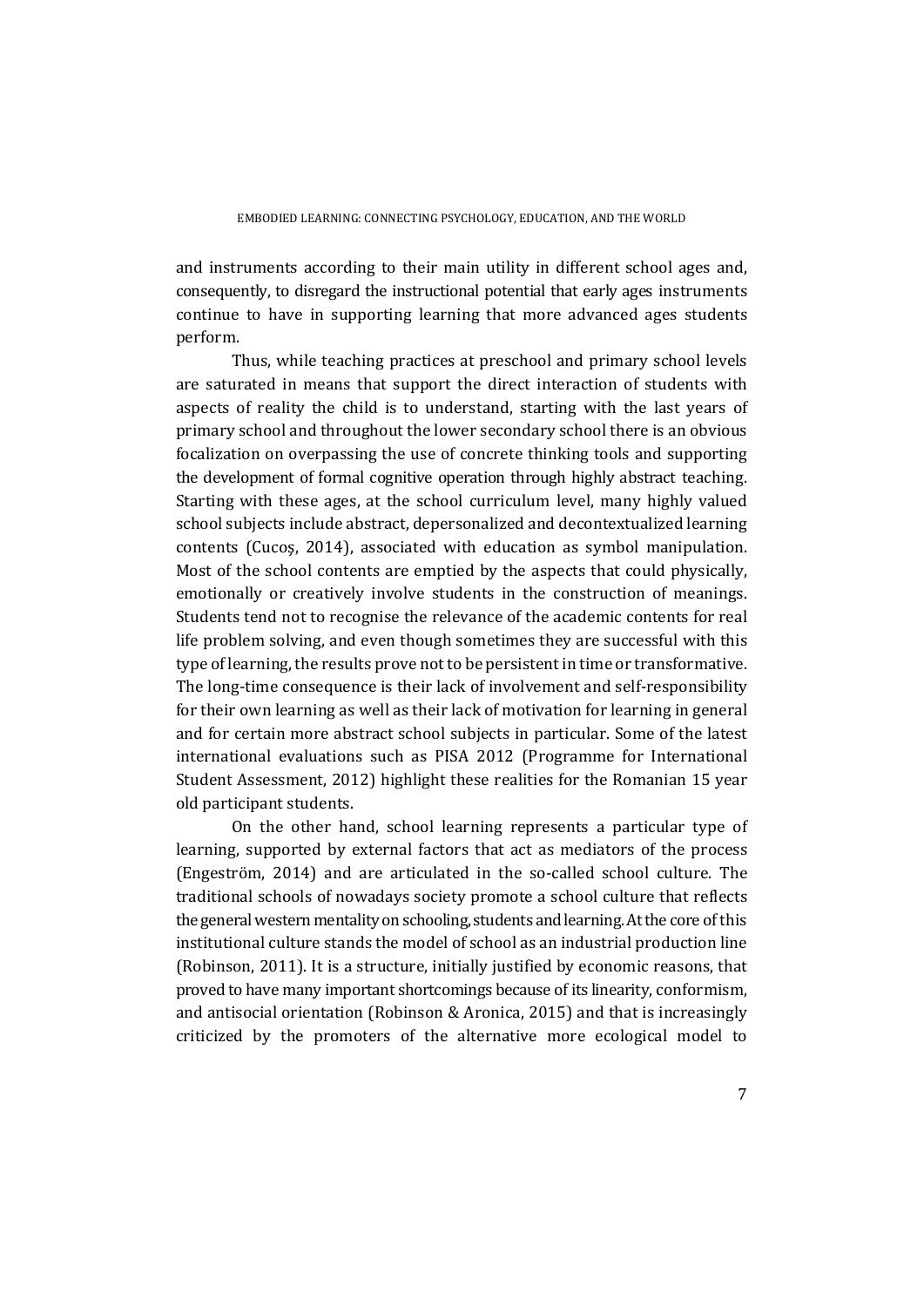education and learning. Thus, to the industrial model of schooling it is opposed the agricultural, organic model that recognizes the fact that human beings do not develop in linearly and totally predictable directions but in diverse and unpredictable ways that value the educational potential of school contexts in various manners. The main principle beneath this model is the fact that in the right school context focused on the promotion of individual wellbeing, the ecological approach to individual development, the activation of personal potential and care, each student will develop and his learning will be visible (Robinson, 2011; Robinson & Aronica, 2015). Yet, the implementation of the organic perspective on education and learning would mean a paradigm shift with important implications for the roles of the teachers, educational aims, curriculum approaches and management of the educational resources and strategies. By taking the responsibility for this changes, school should develop educational tools which would support a more personalized, authentic and relevant learning that involves the learner with all his physical, cognitive, emotional and motivational resources.

 As it can be seen above, a major problem that drags on is explaining the mechanisms of learning and then translating them into an efficient school curriculum.

#### **A body in the world**

Cognitivism and constructivism have had an important effect on education. However**,** cognitive psychology is witnessing now a shift in focus: a come-back of embodiment3. Even if it is not widely embraced, the embodied cognition approach is pointing to data that shows that cognition is not just about symbols and their manipulation (Barsalou, 2010; Clark, 2011; Glenberg, 2010; Glenberg, Witt & Metcalfe, 2013; Gomila & Calvo, 2008; Ionescu, 2011; Ionescu & Vasc, 2014; Wilson, 2002). More precisely, this post-cognitivist approach reunites cognition with the body and the world<sup>4</sup> and speaks against the view that cognition

 $\overline{a}$ 

<sup>3</sup> Embodied cognition has roots in philosophical traditions like the ones of Merleau-Ponty or Heidegger.

<sup>4</sup> Recently the term *embodied* is used to also refer to the contextual factors that shape cognition, and we will proceed like this too in this paper even if *grounded* might be a better term that includes all relevant components.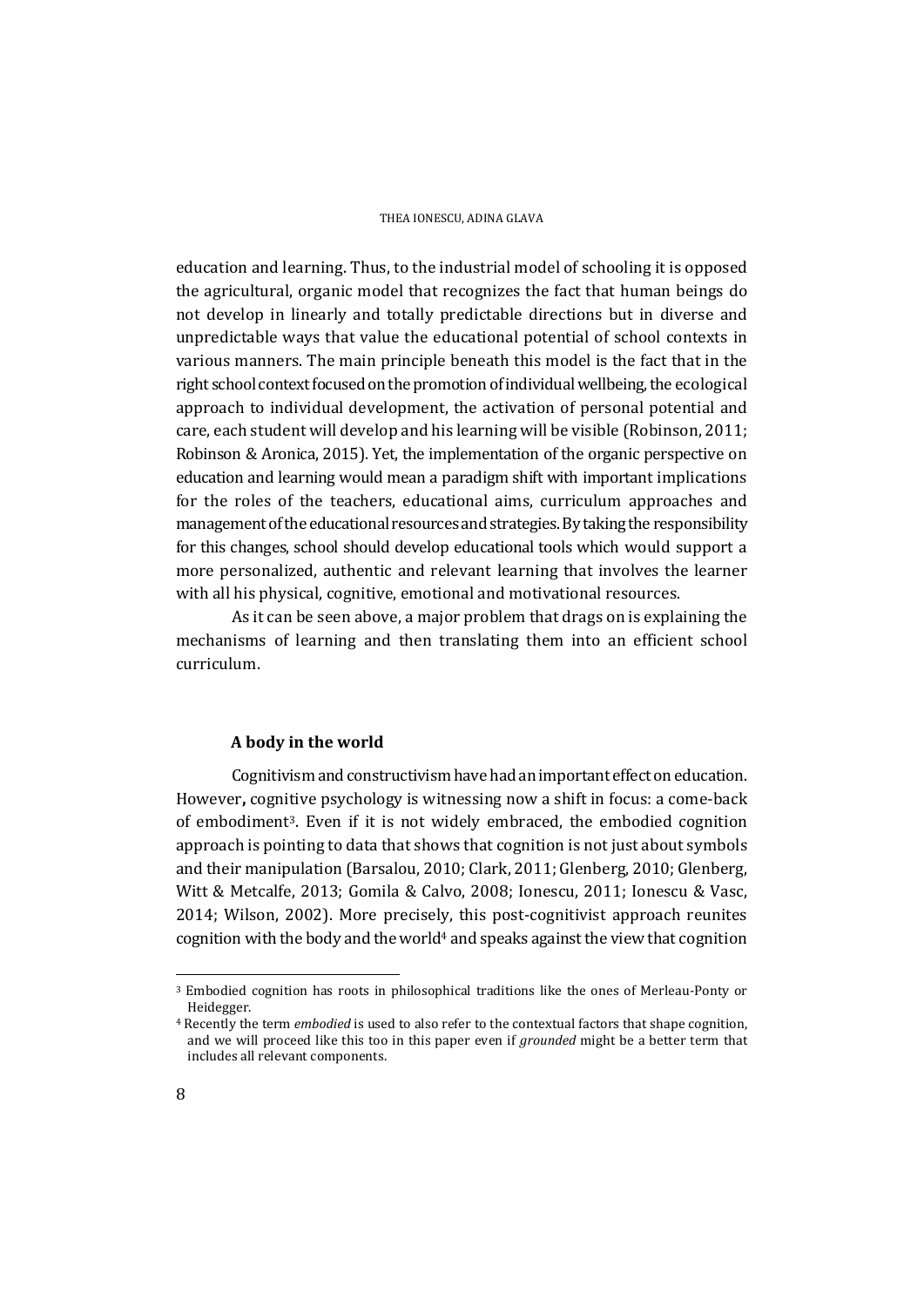refers to higher-order processes that separate themselves from sensory-motor aspects, from the body's affordances and from the affordances of the environment.

 If we consider for example language which is a prototype of symbolic processing, recent data show that motor simulations aid language understanding in adults (Glenberg, Sato, Cattaneo, Riggio, Palumbo & Buccino, 2008) and that the body's posture helps children match a heard word with the correct seen object (Morse, Benitez, Belpaeme, Cangelosi & Smith, 2015). Moreover, in the case of mathematics, another paradigmatic case of symbolic thought, studies show that perceptual processes (e.g., spatial proximity) influences adults performance (e.g., algebraic reasoning) (Landy & Golstone, 2007). Advocates of embodied cognition argue today for incorporating bodily elements and the context into how we conceptualize cognition (Smith, 2013).

 Although this approach has gathered evidence for deeper links between the body, the context and cognition than previously thought, it cannot explain so far abstract thinking *per se*. There are complex analyses of online and off-line processing, but it is exactly the off-line type of processing that is not understood yet, together with the way we arrive at understanding abstract words, namely those with no apparent link to concrete elements, like friendship or compassion. There are attempts to explain abstract processing (see Gallese & Lakoff, 2005 and Johnson, 2015 for an account for metaphorical understanding, and Barsalou, 2003, 2008 for situated simulation). For instance, the situated simulation account states that representations are not amodal but multimodal: they are simulations of the multimodal states that were active when the brain learned a concept (Barsalou, 2008). Nevertheless, none of the current approaches have succeeded so far in explaining all kinds of abstract reasoning (Barsalou, 2010; Hommel, 2015). However, the question remains: what if knowledge and cognitive operations are fundamentally linked in every moment to the body and the world it navigates?

### **Embodied learning**

One important consequence of the embodied cognition approach may be the understanding of the learning process. If cognitive processes are embodied then using the body and the context during learning should aid knowledge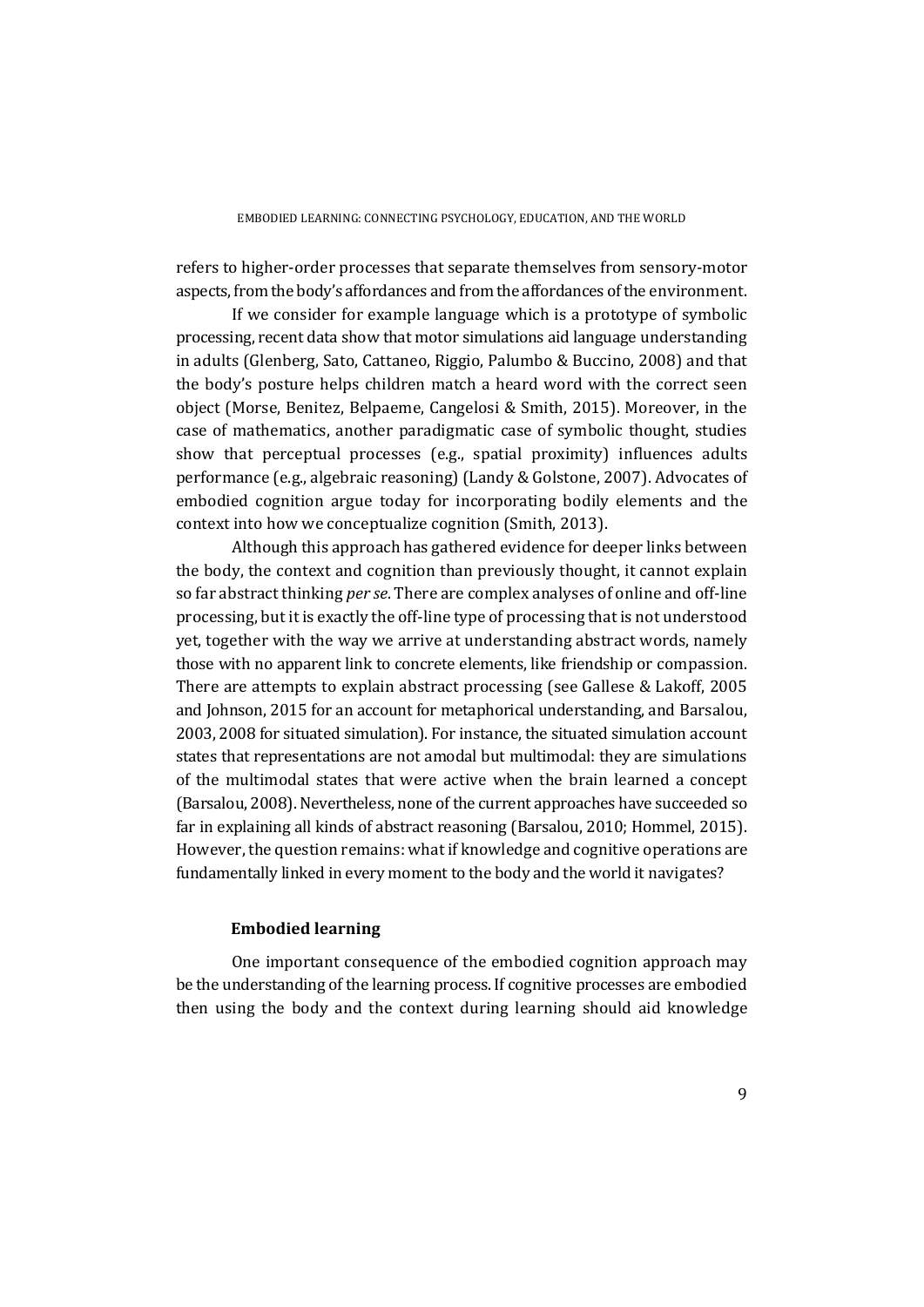storage and retrieval and also the constitution of abstract thinking. As such we arrive at the concept of embodied learning.

 Recent developmental data supports the idea of embodied learning. For example, in studying language learning researchers discovered that children use posture to map names to objects (Morse et al., 2015). The authors used a humanoid robot model to show that the body-centric spatial location is involved in object name learning: specifically posture binds the multimodal features of names and objects (importantly, names and objects were not encountered together during learning). Tests with infants then showed that indeed body-centric spatial contingency matters for mapping names to objects (Morse et al., 2015). These results point to the fact that learning symbols (i.e., verbal labels denoting object names) is done via the body and its position in space during learning and it is not just some "pure" cognitive process. In another series of studies, Needham and colleagues (Needham, Barrett & Peterman, 2002; Needham & Libertus, 2011) have found that experience with reaching via Velcro-palmed mittens that stick to toys (i.e., motor experience) enhances infants' abilities to independently reach for toys but also to interpret the reaches of other people as goal-directed. Therefore, the authors argue that "learning and cognition are constrained and facilitated by the child's changing motor repertoire" (Needham & Libertus, 2011, p. 119).

 In a recent study we showed that language learning in preschool children is facilitated if teachers ground their teaching in the systems children use when learning (Ionescu & Ilie, submitted). 4 to 5-year-olds learned more new words and idioms in the condition in which the teacher involved them while listening to a story by using additional visual, auditory, tactile, and motor cues. This speaks for the role that the sensory-motor systems have for language learning in preschoolers (Ionescu & Ilie, submitted). Older children too seem to use embodiment in learning. James (2010) showed that handwriting experience helps children who learn how to read to better recognize letters because it provides them with a distinct visual-motor program for each letter that facilitates the recognition of written language; this effect was not observed for children who used typewriting.

 If cognition is embodied and if embodied learning is more efficient for cognitive development than maybe schools should change their style of teaching to promote this kind of learning in students at all ages (Ionescu, 2014).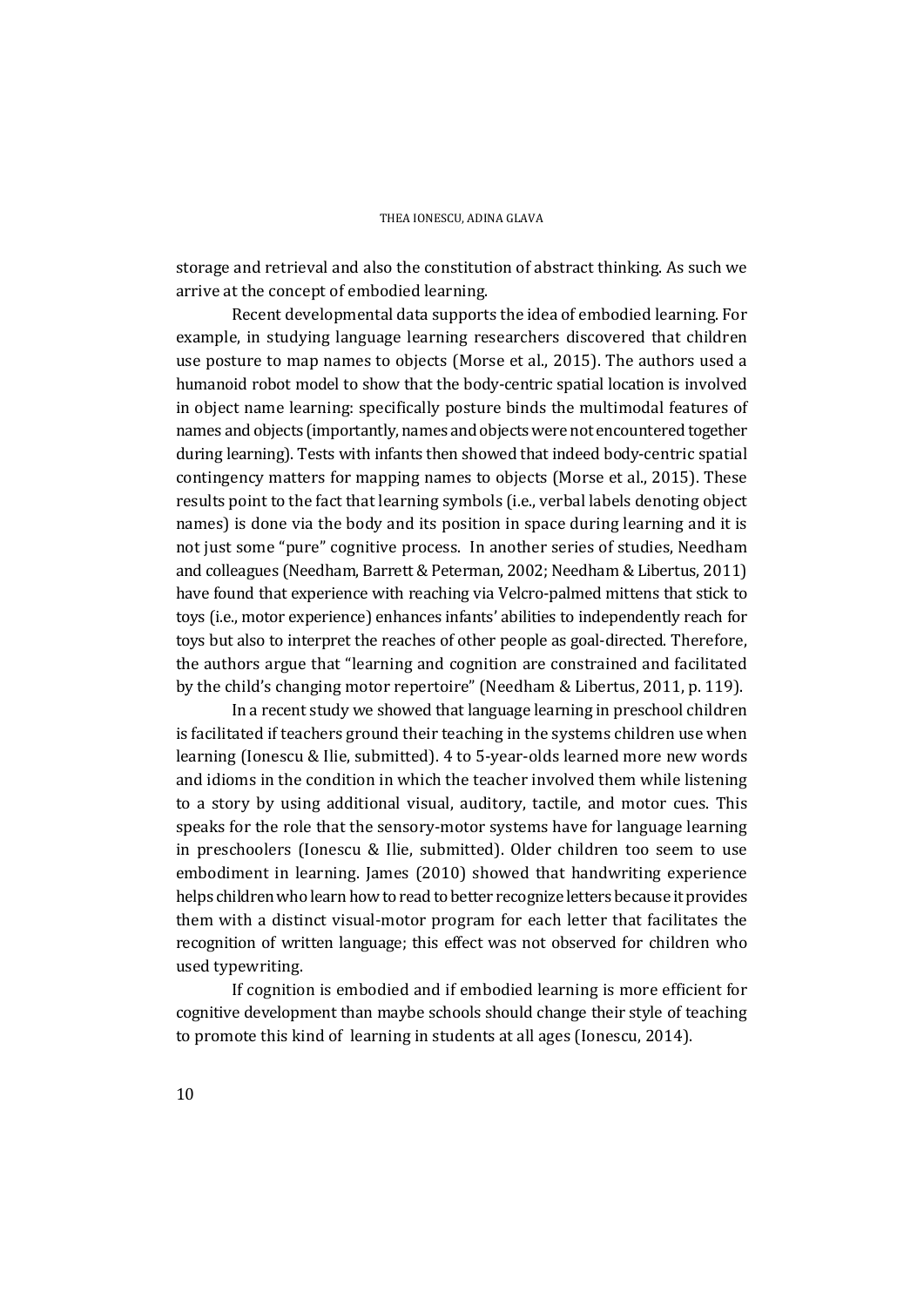# **Principles of embodied learning as vectors for change in school learning**

Principles of embodied learning encourage educators to recognize and explore the complex potential different variables that the learning situations have for supporting students in getting relevant and authentic learning experiences. The focalization on teaching and learning strategies that allow for a multidimensional involvement of students in their own learning is a key for creating school situations that support embodied learning.

 The constructivist approaches to school learning emphasized the formative potential of **situated learning models** such as case based learning, project based learning, scenario based learning and of **inquiry based learning**  (models focused on developing more authentic and student centered learning situations). These models have in common the fact that they cater for study contexts where the cognitive involvement of students is completed by ways of sensorial, motor and emotional involvement in their own learning, options associated in the research based literature with effective learning (see Hattie, 2014; Marzano, 2015). Moreover these models offer the possibility to provide students multiple ways of accessing the knowledge, by including various "lines of attack" and "entry points" (Gardner, 2014, p. 195) to understanding. The existing research supports learning by doing and by integrating complex new experiences as relevant ways of meaningful learning.

Principles of experiential learning consistently promoted in Romanian preschool and primary school curriculum in the latest years is associated with complete involvement of students in self-generated and self-directed learning according to relevant objectives and through an authentic anchoring into the physical and social elements of the study context. The student has a reasonable amount of control over the nature and direction of learning according to his interests and study needs. The key elements of experiential learning are direct contact with the reality, reflection, and quality of the learning relationships with the teacher and peer students (Paloș, 2012). On the other hand, the learning by doing models of education emphasize alternative ways of getting knowledge that seem to be associated with over passing the disciplinary boundaries and involving students' sensibility and creativity in the process of reality exploration and problem solving.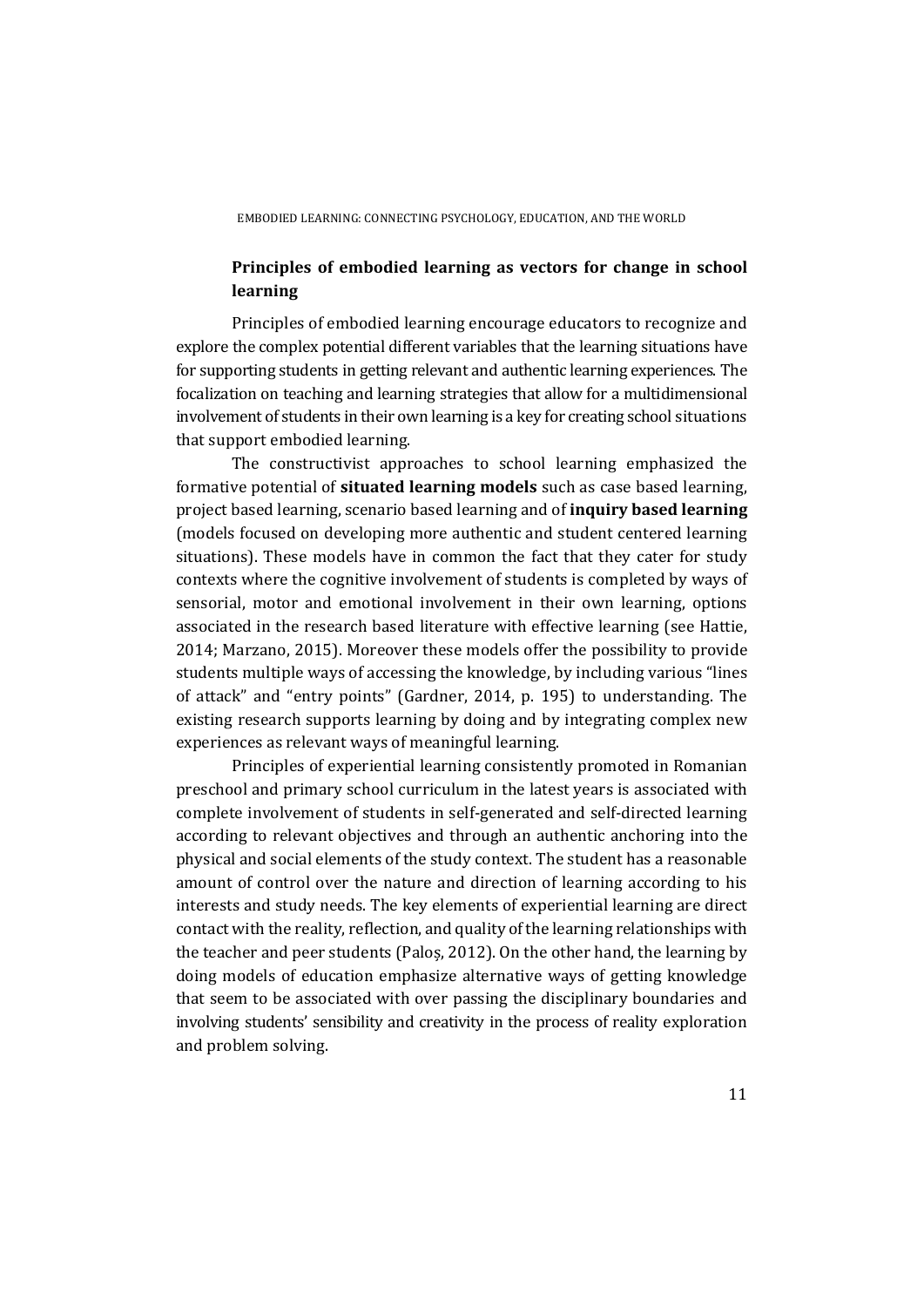An interesting and fresh perspective on school learning that could offer valuable reference points for supporting embodied learning comes from the work of Imaginative Education Research Group (IERG) from Simon Fraser University in Canada. Kieran Egan, the coordinator of IERG, developed an educational model focused on the conceptualization of five types of understanding that humans acquire starting with the very early stages of development and up to adulthood, in association with different stages of language use. The stages are suggestively named: somatic understanding (associated with the preverbal level of language use), mythological understanding (associated with verbal language), romantic understanding (connected with written language), philosophical understanding (in relation with capability of using the theoretical language) and ironic understanding (connected with the use of reflexive language).

The passing through the five stages of understanding is not necessarily related with a certain age interval but rather with certain cultural determinations and contexts of "the time and space where children develop" (Egan & Popenici, 2007, p.51). Each type of understanding enriches the person with new capabilities and means for grasping the meanings of the world. In the same time, there is no hierarchy of more or less functional or desirable stages. On the contrary, the new capabilities are more functional if they work together with the previously acquired ones. Each stage remains active and represents a perspective that in itself or together with other types contribute to construction of meanings and knowledge (Egan, 1997; Egan & Popenici, 2007). Each type of understanding is related with a set of cognitive instruments or tools that can enhance the potential of students' minds (Egan, 1997).

At the foundation of Egan's theoretical frame there are two main theories: the theory of cultural recapitulation, that basically supports the idea that traditional cognitive tools the humankind used in cultural history may be recovered and have a potential for supporting the effective understanding, and the socio-cultural theory of Lev Vygotsky. Thus, the cognitive instruments Egan presents have cultural determinations (Egan & Popenici, 2007) and have the potential of involving children in their own learning in a physical, emotional and imaginative way. In Egan's view (Egan, 1997, 2007), tools such as corporal experience, rhythm and rime, gestures and communication offer the very young child the first instruments for grasping the meanings of reality through whole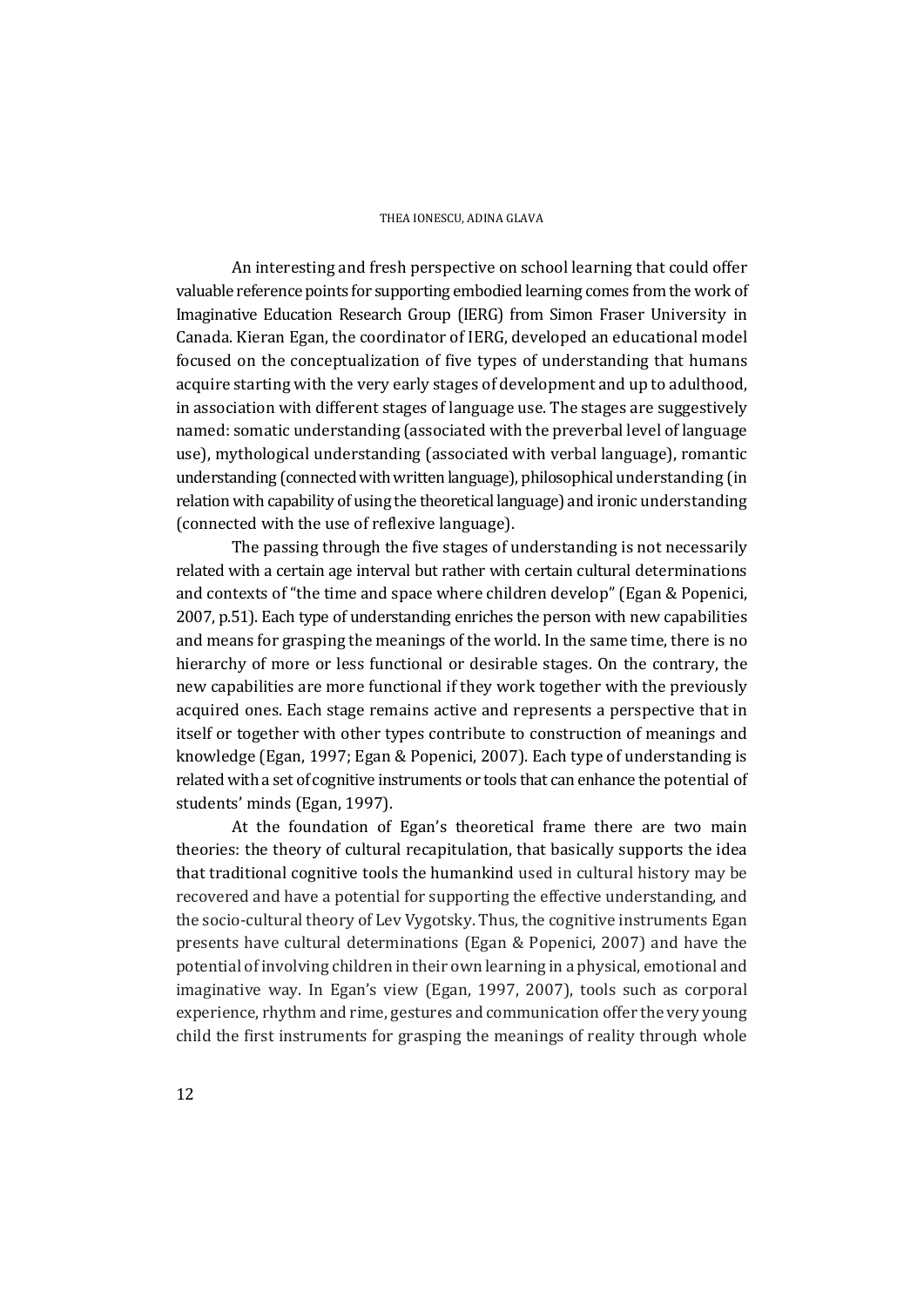body involvement in learning. These tools encourage sensory-motor involvement in reality exploration. They are at the bases of the level of understanding associated with verbal communication which are: the story (narrative) with its binary opposites that organize the reality and give children a sense of knowledge unity, metaphors and humor that exhibit the important meanings, mystery and play that emotionally involve children in exploration and situated simulation. The more advanced ages associated with acquiring the command over the written theoretical and reflexive language add to these initial instruments, other sets focused on construction of general understanding and organized knowledge. Cognitive instruments such as: collections, extremes and limits, curiosity, searching for generality and limits of theories, epistemic doubt and reflexivity give the learner that already is capable of a systematic understanding of reality, a sense that knowledge is related with his own physical, cultural and historical perspective (Egan & Popenici, 2007). The use of these tools within educationally guided contexts complexly involves students' imagination as a source for situated simulation learning.

 In our view, the theory of imaginative education offers a comprehensive frame for considering the effort of learning as a process that employs a variety of thinking tools through which students become emotionally and creatively involved in and attached with the knowledge. By implementing such tools in the creation of meaningful learning situations, teachers promote a type of school learning that is grounded within the physical, experiential and cultural context of the child.

### **Concluding remarks**

A major aim for future studies is to understand *how* the body arrives at abstract thinking. It may be time to change our lenses to include in our studies all the elements embodiment hints to in order to accurately explain cognition in general and learning in particular. The consequence would be a better suited education; a curriculum that supports natural learning and helps individuals to use their endowments in order to optimally adapt to the world.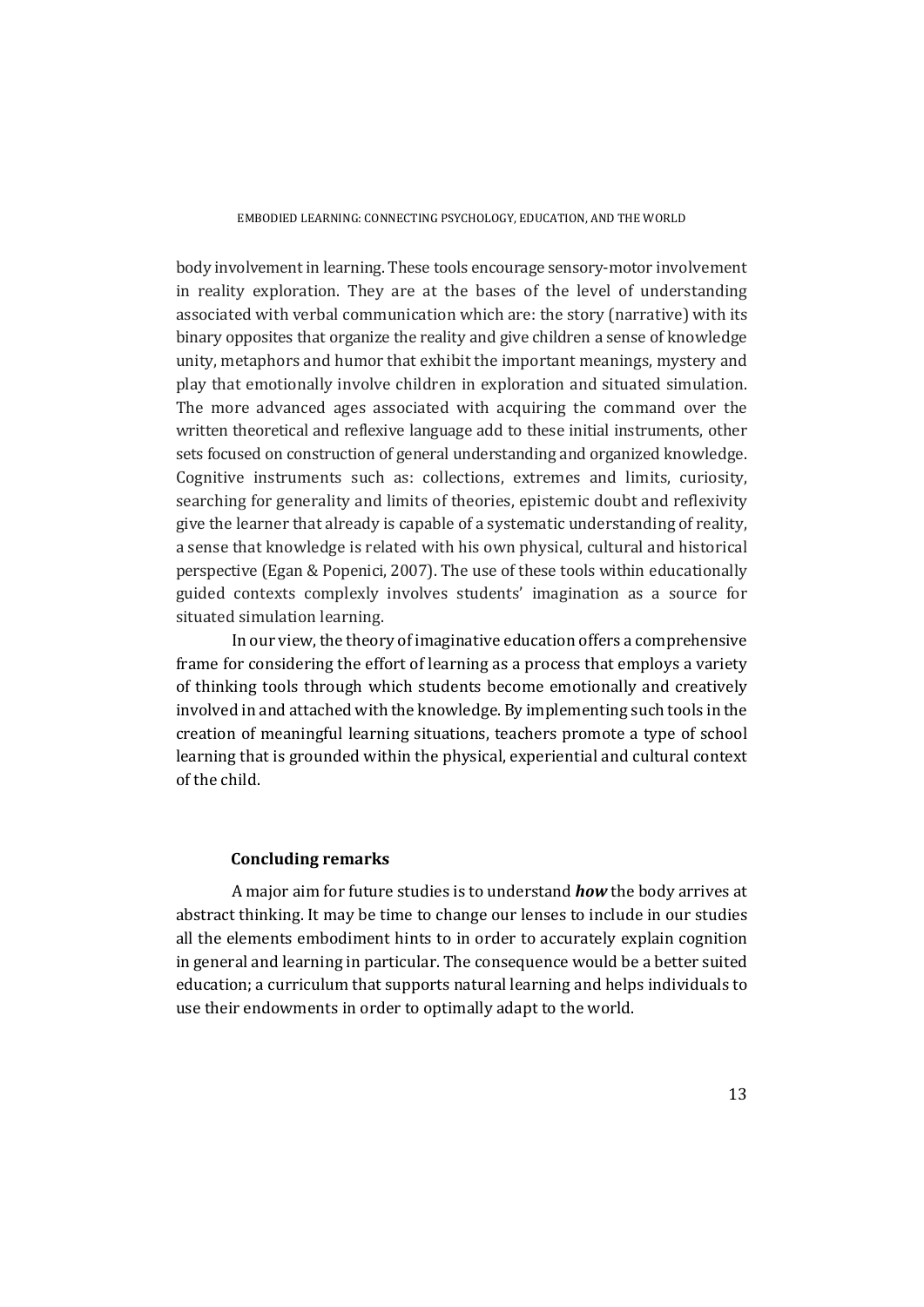It does not matter how many curricular changes we make, how much knowledge we put in or take out from handbooks (this kind of change happening a lot in an ever reforming educational system in Romania) but how we teach children that knowledge, namely how we use in teaching the way children learn. In other words, what needs to be changed is the way we shape children's knowledge learning according to how human organisms learn. We need to put cognition back in the whole organism and in its context during learning in schools, and to teach it by not focusing only on it (i.e., cognition for the sake of cognition). We don't mean that at any age we need to literally move our bodies in order to understand and learn. What we do mean is that we need to look at a larger category of factors when we want to make understanding happen: it is not just about cognitive operations, but also about emotional states, past experience to connect with new knowledge, present context in interaction with how the body acts. Moreover, schools should teach children to coordinate what nature endowed them with (Schwartz & Goldstone, 2015).

 The embodied approach might serve not only to unify psychology as Glenberg and his colleagues argue (2013), but also to connect psychology to education in a more efficient way by pointing to more accurate mechanisms of the learning humans do as embedded beings in the world (natural learning). With the help of this approach, psychology would understand more about human functioning, education would become more meaningful for individuals, and both would better reach their goal of helping humans adapt to the world. For this end we recommend grounded teaching - a style of teaching that is grounded in all the systems children use when learning (Ionescu & Vasc, 2014).We hope that this opinion article has provoked more questions than answers in the minds of the readers and we invite authors from the related fields to submit future articles that tackle the complex problem of the learning mind-in-the-body-in-the-world.

#### **REFERENCES**

Barsalou, L.W. (2008). Cognitive and Neural Contributions to Understanding the Conceptual System. *Current Directions in Psychological Science, 17,* 91–95.

Barsalou, L.W. (2003). Situated simulation in the human conceptual system, *Language and Cognitive Processes, 18,* 513–562.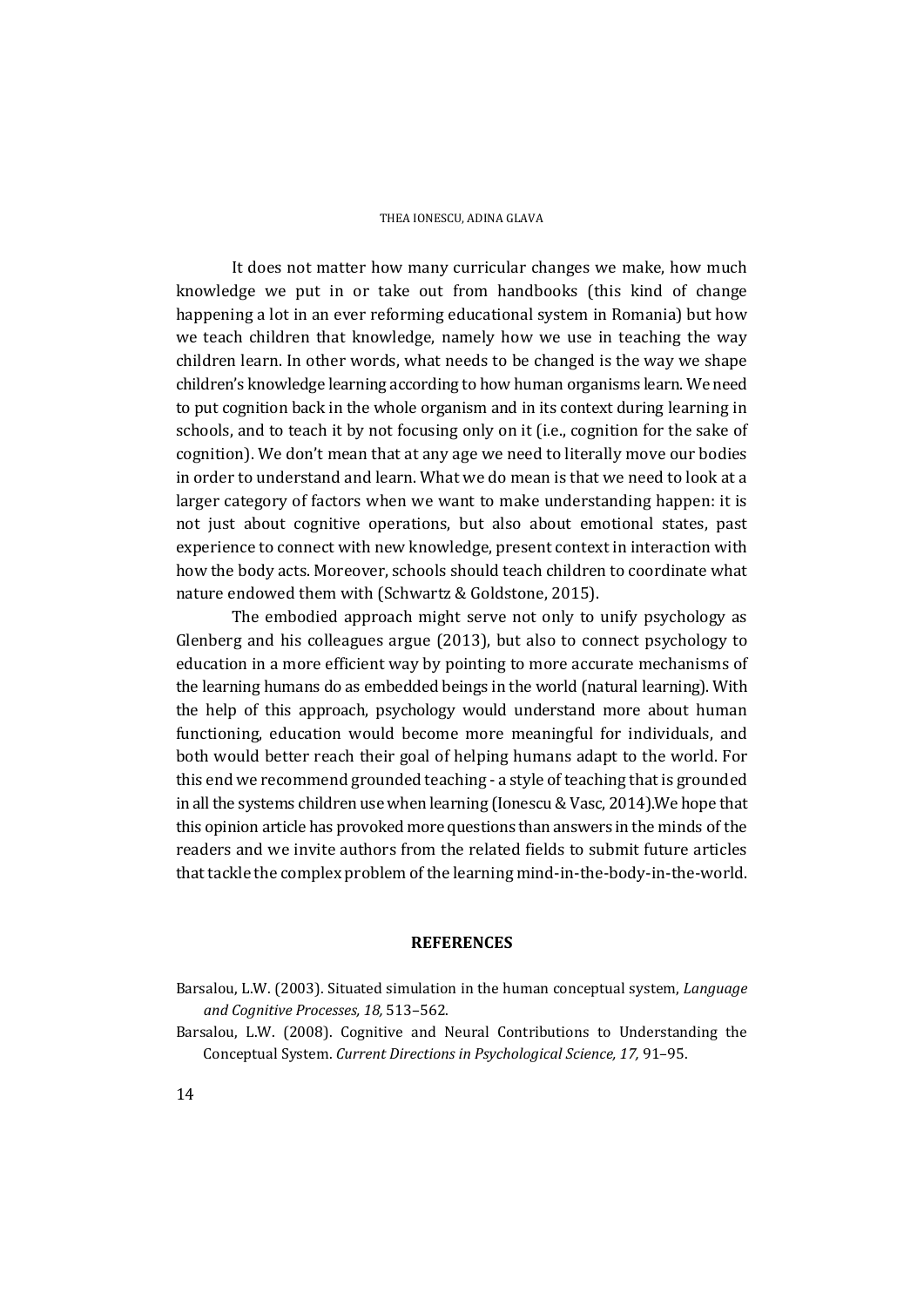EMBODIED LEARNING: CONNECTING PSYCHOLOGY, EDUCATION, AND THE WORLD

- Barsalou, L. W. (2010). Grounded Cognition: Past, Present, and Future. *Topics in Cognitive Science, 2,* 716-724.
- Byrnes, J. P. (2001). *Cognitive development and learning in instructional contexts*. Allyn & Bacon.
- Clark, A. (2011). *Supersizing the Mind: Embodiment, Action, and Cognitive Extension*. Oxford University Press, New York.
- Cucoş, C. (2014). *Pedagogie. Ediția aIII-a revăzută și adăugită*. Iași: Polirom.
- Egan, K. (1997). *The Educated Mind. How cognitive Tools Shape Our Understanding.* Chicago: The University of Chicago Press.
- Egan, K. & Popenici, Ș. (2007). *Educația elevilor hiperactivi și cu deficit de atenție.* București: Didactica Press.
- Egan, K. (2007). *Predarea ca o poveste. O abordare alternativă a predării și a curriculum-ului în școala primară.* București: Didactica Press.
- Engeström, Y. (2014). Învățarea prin expansiune: spre o reconceptualizare a învățării bazate pe teoria activității. in: K. Illeris (ed.), *Teorii contemporane ale învățării. Autori de referință*. București: Editura Trei, p.101-135
- Gallese†, V. & Lakoff, G. (2005). The brain's concepts: The role of the sensory-motor system in conceptual knowledge. *Cognitive neuropsychology*, *22*(3-4), 455-479.
- Gardner, H. (2014). Abordări multiple ale cunoașterii. in: K. Illeris (ed.), *Teorii contemporane ale învățării. Autori de referință*. București: Editura Trei, p. 192-209
- Glenberg, A. M. (2010). Embodiment as a unifying perspective for psychology. *Wiley Interdisciplinary Reviews: Cognitive Science*, 1, 586-596.
- Glenberg, A. M., Witt, J. K. & Metcalfe, J. (2013). From the revolution to embodiment: 25 years of cognitive psychology. *Perspectives on Psychological Science, 8*(5), 573-585.
- Glenberg, A. M., Sato, M., Cattaneo, L., Riggio, L., Palumbo, D. & Buccino, G. (2008). Processing abstract language modulates motor system activity. *The Quarterly Journal of Experimental Psychology*, *61*(6), 905-919.
- Hattie, J. (2014). *Învățarea vizibilă. Ghid pentru profesori.* București: Editura Trei.
- Hommel, B. (2015). The theory of event coding (TEC) as embodied-cognition framework. *Front. Psychol.* 6:1318. doi: 10.3389/fpsyg.2015.01318
- Ionescu, T. (2011). Abordarea "embodied cognition" si studiul dezvoltării cognitive. *Revista de Psihologie*, *57*, 326-339.
- Ionescu, T. (2014). *Copiii altfel: Trasee specifice de dezvoltare cognitivă. O analiză critică.*  Presa Universitară Clujeană.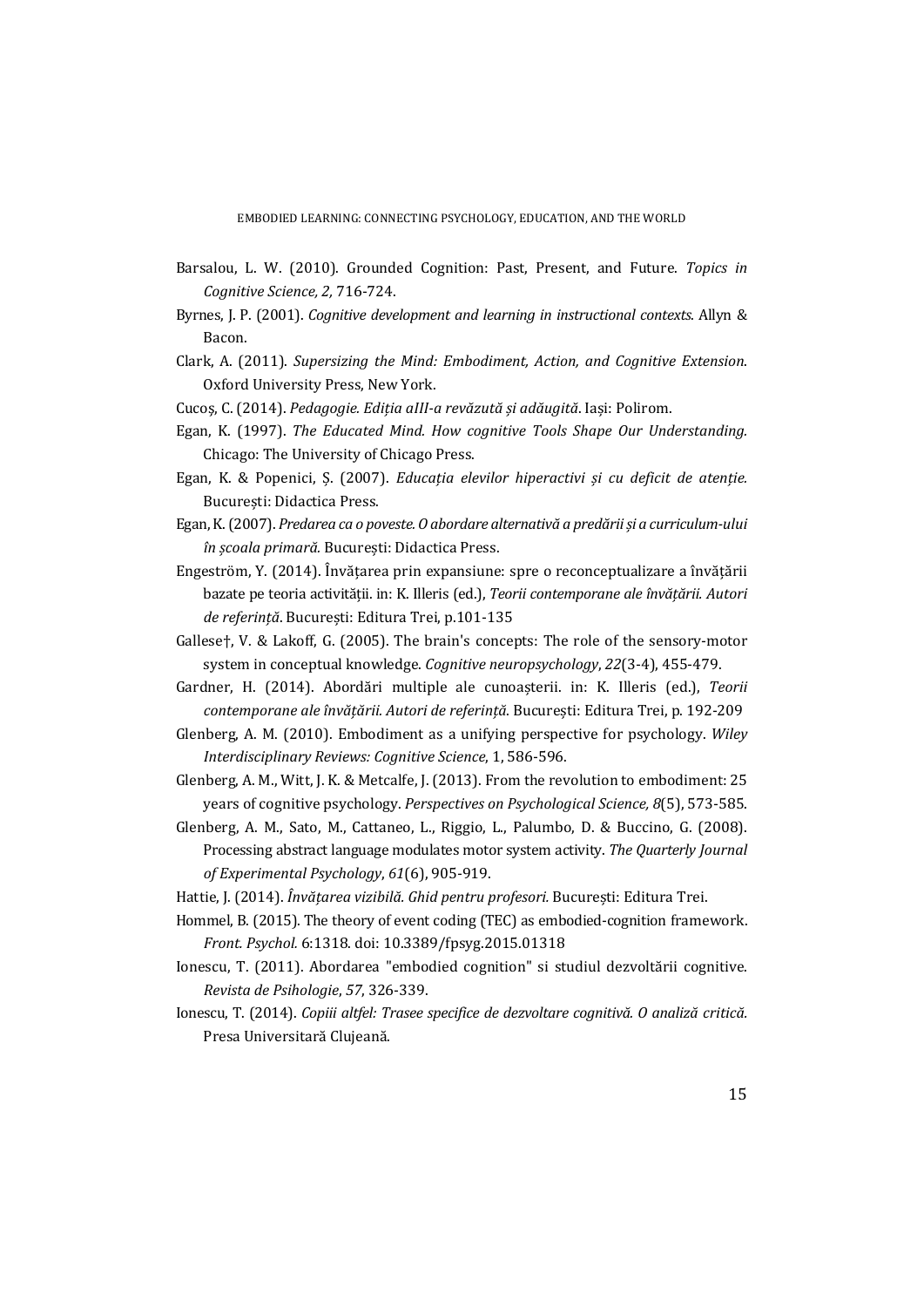- Ionescu, T. & Vasc, D. (2014). Embodied cognition: challenges for psychology and education. *Procedia - Social and Behavioral Sciences, 128,* 275 – 280.
- Ionescu, T. & Ilie, A. (submitted). Language learning in preschool children an embodied learning account. *Early Child Development And Care* (Special Issue: Research on Early Child Development in Romania).
- James, K. H. (2010). Sensori-motor experience leads to changes in visual processing in the developing brain. *Developmental science*, *13*(2), 279-288.
- Johnson M (2015). Embodied understanding. *Front. Psychol.* 6:875. doi: 10.3389/fpsyg.2015.00875
- Landy, D. & Goldstone, R. L. (2007). How abstract is symbolic thought?. *Journal of Experimental Psychology: Learning, Memory, and Cognition*, *33*(4), 720-733.
- Marzano, R. (2015). *Arta și știința predării. Un cadru cuprinzător pentru o instruire eficientă.* București: Editura Trei.
- Morse, A. F., Benitez, V. L., Belpaeme, T., Cangelosi, A. & Smith, L. B. (2015). Posture Affects How Robots and Infants Map Words to Objects. *PloS one*, *10*(3), e0116012.
- Needham, A. & Libertus, K. (2011). Embodiment in early development. *Wiley Interdisciplinary Reviews: Cognitive Science*, *2*(1), 117-123.
- Needham, A., Barrett, T. & Peterman, K. (2002). A pick-me-up for infants' exploratory skills: Early simulated experiences reaching for objects using 'sticky mittens' enhances young infants' object exploration skills. *Infant Behavior and Development*, *25*(3), 279-295.
- Palincsar, A. S. (2005). Social constructivist perspectives on teaching and learning. *An introduction to Vygotsky*, 345-375.
- Paloș, R. (2012). *Teorii ale învățării și implicațiile lor educaționale*. Ed. a II-a. Timișoara: Ed. Universității de Vest.
- Poole, D. A., Nunez, N. & Warren, A. (2007). *The story of human development*. Pearson/ Prentice Hall.
- Robinson, K. (2011). *O lume ieșită din minți. Revoluția creativă a educației*. București: Publica.
- Robinson, K. & Aronica, L. (2015). *Școli creative. Revoluția de la bază a învățământului*. București: Publica.
- Schneider, W. (2008). The development of metacognitive knowledge in children and adolescents: Major trends and implications for education. *Mind, Brain, and Education*, *2*(3), 114-121.